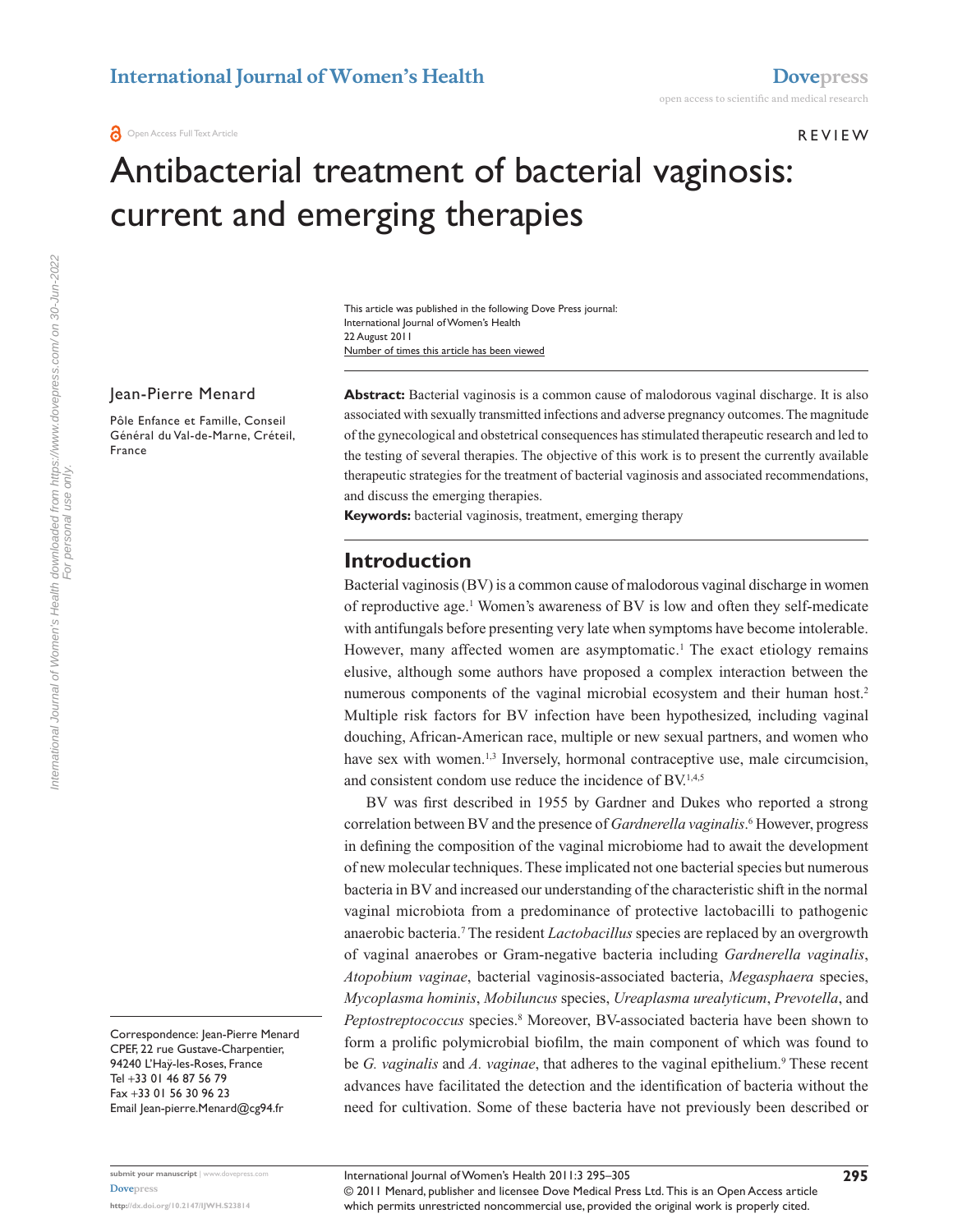well characterized and have led some authors to propose new diagnostic tools based on molecular biological techniques.<sup>7,10</sup> Nevertheless, the clinical Amsel criteria and the Gram stain-based Nugent score remain widely used. Clinical diagnosis is based on the combination of any three of the following four criteria: vaginal  $pH > 4.5$ , thin homogeneous vaginal discharge, clue cells on microscopic examination of vaginal fluid, and a "fishy" amine odor.11 A subjective clinical diagnosis is of limited value in assessing women in the general population as most of women with BV are asymptomatic. Microbiological diagnosis is based on Gram staining graded according to the Nugent score that reflects the presence of normal (score of  $0-3$ ) or intermediate flora (score of 4–6), or BV (score of  $7-10$ ).<sup>12</sup> The artificial category intermediate flora has further complicated the diagnostic approach since a considerable percentage of women tested fall into this category, the precise clinical implications of which, either none or pathology inducing, remain largely uncharacterized.

Interest in BV has grown since it was found to associate with an increased susceptibility to sexually transmitted infections, herpes simplex viruses, human papillomavirus, and human immunodeficiency virus (HIV).<sup>13,14</sup> BV has also been associated with postoperative infection and adverse pregnancy outcomes including premature rupture of membranes, premature labor and delivery, intra-amniotic infection, and low-birth-weight infants.<sup>15,16</sup>

The magnitude of these gynecological and obstetrical consequences has stimulated a research effort towards therapeutic development from which several therapies have been tested. However, evaluation of BV therapeutic studies reveals a major problem in that most used some or all of the clinical Amsel criteria, the Gram stain results, or a combination of both to define the diagnosis and the proposed cure, whereas a few others used the criteria defined by the US Food and Drug Administration (FDA) to perform the examination to evaluate the therapeutic response based on a combination of both the clinical outcome and the Gram stain results.17 Making comparisons between these studies is therefore problematic. The main aim here was to present the currently available therapeutic strategies for BV and their associated recommendations, as well as discuss the emerging therapies. For this review, I performed searches of MEDLINE (2000 to present) using the keywords "bacterial vaginosis", "treatment", "prevention", and "recurrent bacterial vaginosis" to identify all Englishlanguage articles concerning current and emerging therapies for BV. I observed the current guidelines published by the US Centers for Disease Control.

## **Antibiotic therapy Metronidazole**

Metronidazole is a nitroimidazole antimicrobial agent used to manage protozoal infections such as trichomoniasis and anaerobic infections.18 Since the early 1980s, metronidazole has been used widely in the treatment of BV with good clinical results. Various preparations allowing a vaginal or oral administration and different regimens have been studied.

#### Metronidazole vs placebo

Local (single-dose 100 mg, 250 mg, and 500 mg vaginal metronidazole tablets; or 0.75% metronidazole gel once or twice daily for 5 days) and oral metronidazole (400 mg twice daily for 7 days; or 500 mg three times daily for 10 days) have lower rates of treatment failure compared with placebo.<sup>19,20</sup> The cure rates of women given antibiotics were higher (58%–100%) than the cure rates of women given placebo (5%–29%) when evaluated 4 weeks after treatment. The cure rates varied widely according to the diagnostic criteria for abnormal flora at inclusion, the definition of cure and treatment failure, and length of time post-therapy before the follow-up visit.

### Routes of administration

Two randomized controlled studies directly compared the efficacy of vaginal (0.75% metronidazole vaginal gel 5 g, twice daily for 5 days) vs oral regimens (500 mg twice daily for 7 days). The efficacy of vaginal and oral regimens was similar when evaluated 2 weeks and 5 weeks after treatment.21,22 However, the vaginal regimen was associated with less gastrointestinal complaints  $(33\% \text{ vs } 52\%).$ <sup>21</sup>

## Duration of oral regimens

In 1992, a meta-analysis was conducted on ten studies comparing different oral metronidazole regimens.<sup>23</sup> The women were categorized according to the duration of oral metronidazole treatment: (1) 2 g single dose, (2) 2 g single dose daily for 2 days, (3) 400 mg twice or three times daily for 5 days, (4) 500 mg twice daily for 7 days. The cure rates ranged from 85% to 87% with no significant difference among the groups. Furthermore, no difference was found in the recurrence rates 1 month following single-dose, 5-day or 7-day regimens. The results of this meta-analysis were however criticized and in 1999, Joesoef and collaborators performed another meta-analysis including only the four studies that compared the single dose (2 g) and the 7-day regimens. They demonstrated that the clinical efficacy of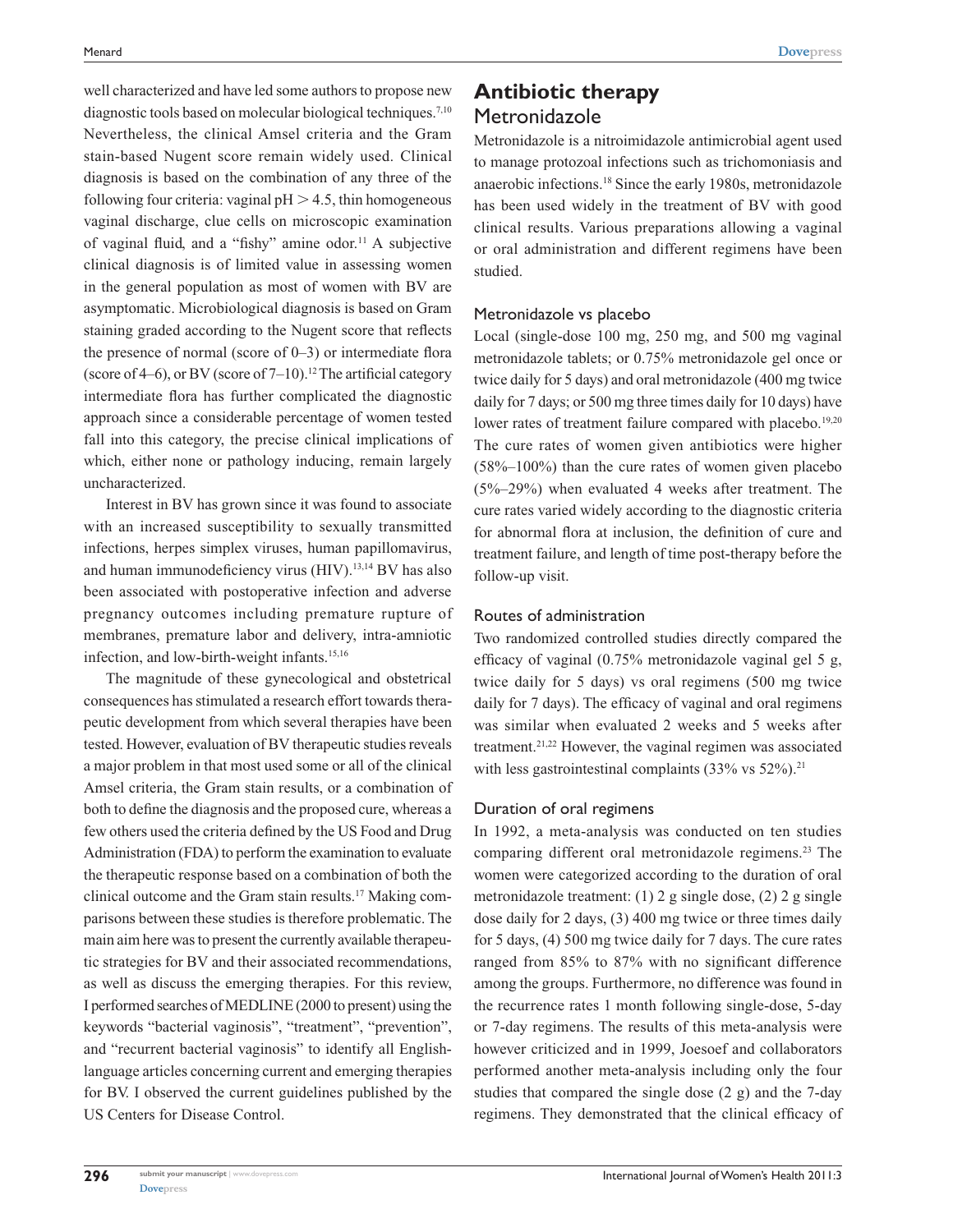the 7-day regimen is superior to the single-dose regimen with cumulative cure rates 3–4 weeks after completion of treatment of 82% for the 7-day regimen vs 62% for the single-dose regimen.<sup>24</sup> A more recent review also concluded that the 7-day regimen of metronidazole is superior to the single-dose regimen leading the authors to recommend it as the first-line regimen in the treatment of BV. More recently, a randomized trial examined whether extending the duration of metronidazole therapy to 14 days was superior to the 7-day regimen by enhancing the cure rates for BV. Cure rates were significantly improved with the 14-day regimen at the 7-day follow-up visit (45% vs 63%). However, the cure rates were equal at the 21-day follow-up visit, suggesting that relapse or reinfection had occurred.<sup>25</sup> Extending the duration of metronidazole therapy was not associated with an increase of vaginal candidiasis or of gastrointestinal adverse effects.25

#### Adverse effects

Metronidazole therapy is associated with side effects including gastrointestinal effects (metallic taste in the mouth, nausea, vomiting) and candida infection. However a recent meta-analysis did conclude that when applied topically, metronidazole was not significantly associated with candidiasis.<sup>20</sup> Such side effects have been used to support single-dose therapy of oral metronidazole or topical metronidazole.26 They may also be responsible for difficulties adhering to a 7-day course of treatment and subsequently result in treatment failure. Incomplete cure would be associated with an increased risk of recurrence or the development of metronidazole resistance. Since vaginal regimens have been associated with fewer gastrointestinal complaints  $(33\% \text{ vs } 52\%).$ <sup>21</sup> vaginal metronidazole may be an alternative to oral metronidazole.

## Clindamycin

Clindamycin is a second antimicrobial agent for the treatment of BV. This lincosamide antibiotic, a subclass of the larger family of macrolide antibiotics, has various treatment preparations including vaginal (ovule and cream) and oral.

#### Clindamycin vs placebo

In a recent meta-analysis, intravaginal treatment (0.1%, 1%, 2% clindamycin cream twice daily for 5 days; 2% clindamycin cream at bedtime for 7 days) showed benefits to BV treatment with lower treatment failure compared with placebo (relative risk: 0.25; 95% confidence interval:  $0.16 - 0.37$ .<sup>20</sup>

#### Routes of administration

Only one study has evaluated the use of oral clindamycin vs intravaginal administration. According to this study, oral administration of 450 mg clindamycin three times daily and 2% clindamycin in vaginal cream 5 g once daily, for 7 days had similar cure rates.<sup>27</sup>

#### Ovules vs cream

One randomized study compared the efficacy of clindamycin vaginal ovules (100 mg daily for 3 days) with clindamycin vaginal cream (5 g at bedtime for 7 days) for the treatment of BV.28 The cure rates were similar: 53.7% for the ovule group and 47.8% for the cream group. Similarly, a single dose of clindamycin vaginal cream was found to be equivalent in terms of safety and efficacy to a 7-dose regimen of vaginal cream.<sup>29</sup>

#### Clindamycin vs metronidazole

In the recent Cochrane review, topical clindamycin (2% clindamycin cream 5 g at bedtime for 7 days; ovule 100 mg daily for 3 days) or oral clindamycin (500 mg twice daily for 7 days) appeared to be equivalent to oral (500 mg twice daily for 7 days) or topical metronidazole (0.75% gel 5 g daily for 7 days).<sup>20</sup> However, topical clindamycin tended to cause a lower rate of adverse effects (metallic taste in the mouth, nausea, vomiting) than oral metronidazole.<sup>19</sup> In addition, clindamycin cream and ovules which are oilbased might interfere with the safety of latex condoms and diaphragms.

## Tinidazole

Tinidazole is a nitroimidazole antibiotic and an antiprotozoal agent that was first reported in Europe, Asia, and Latin America for its use in BV treatment. Trials evaluating oral regimens of 1–2 g daily for 1–5 days have given favorable results.30 Tinidazole was licensed recently in the US for the treatment of BV.<sup>31</sup>

#### Tinidazole vs placebo

A randomized controlled trial assessed the effectiveness, at 21–30 days after treatment, of tinidazole administered orally at 1 g once daily for 5 days and 2 g once daily for 2 days, compared with placebo.32 The authors demonstrated superior efficacy of both tinidazole regimens to placebo in the treatment of BV. The cure rates were 37% for the 1 g once daily for 5 days group, 27% for the 2 g once daily for 2 days group, and 5.1% in the placebo group. The FDA based its recent approval on these results.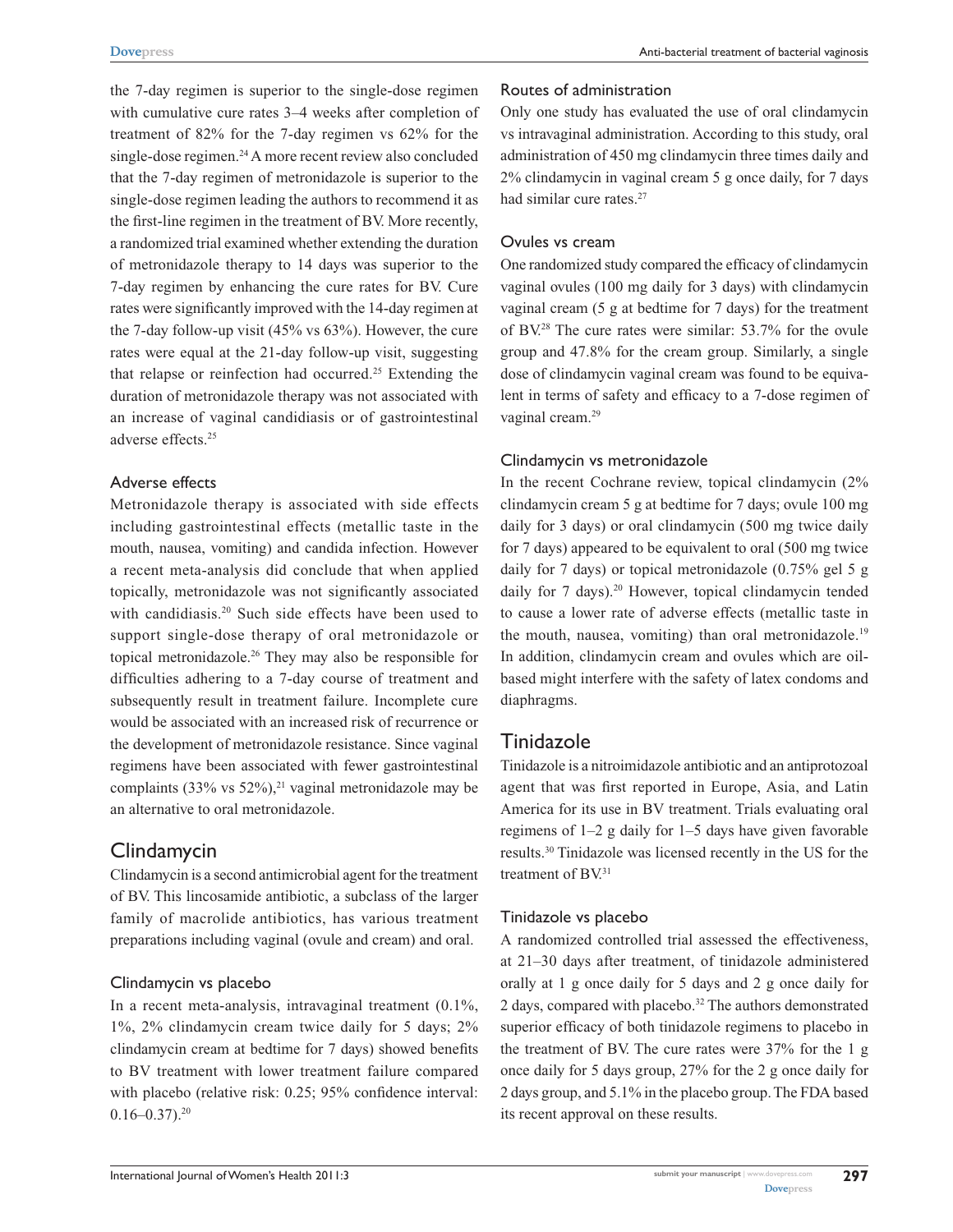#### Tinidazole vs metronidazole

Based on its pharmacokinetic profile, tinidazole has the potential of being a highly efficacious drug for BV. Compared with metronidazole, it has a higher  $C_{\text{max}}$ , area under the curve, and steady-state serum concentration, and longer half-life.<sup>33</sup> The spectrum of activity against bacteria associated with BV is very similar for the two agents.<sup>33</sup> The efficacy of two regimens of tinidazole (500 mg twice daily or 1 g twice daily for 7 days) was compared with metronidazole 500 mg twice daily for 7 days in a randomized trial.34 No significant difference was found in treatment failure rates (Nugent score  $\geq$ 7) between tinidazole (27% for the 1 g regimen and 25% for the 500 mg regimen) and metronidazole (18%) at the 14-day follow-up visit. Similarly, short-term recurrence rates at the 2-month follow-up visit were not significantly different (40%, 20%, and 34% respectively).

#### Tinidazole vs clindamycin

Only one study has evaluated the efficacy of a single oral 2 g dose of tinidazole compared with 2% clindamycin vaginal cream for 7 days.<sup>35</sup> At the end of the therapy, the women in the tinidazole group were treated with an acidic vaginal gel 2 g every 3 days for an additional 3 weeks. After 1 week of treatment, the clinical cure rate  $\langle$  <2 Amsel's criteria) was 84% in both groups with no statistical difference. At the 4-week follow-up the clinical cure rate was higher in the tinidazole and acidic vaginal gel group (94%) than that in the clindamycin group (78%) with no statistical difference. This result suggests that a single dose of oral tinidazole is as effective as topical clindamycin. No study has compared the efficacy of oral tinidazole with oral clindamycin.

## Adverse effects

Oral tinidazole therapy has been associated with adverse events (yeast infection, nausea, vomiting, and bad taste in the mouth) such as those observed with oral metronidazole therapy.32

## Secnidazole

Secnidazole is a nitroimidazole antibiotic with a broad spectrum of activity against anaerobic microorganisms and has a longer half-life than metronidazole.<sup>36</sup> Used as a singledose oral regimen it appears effective in the treatment of amebiasis, giardiasis, trichomoniasis, and BV.36 It represents an attractive therapeutic option particularly in women whose likely compliance is doubtful.

#### Secnidazole vs metronidazole

No study has evaluated the efficacy of secnidazole compared with placebo. The efficacy of secnidazole was however compared with the mainstay of BV therapy, metronidazole. A randomized, double-blind, noninferiority study was conducted according to FDA guidance to compare the efficacy of a single 2 g oral dose of secnidazole compared with a 7-day course of 500 mg metronidazole administered orally twice daily.37 The secnidazole regimen was shown to be at least as effective as the multiple-dose metronidazole regimen. The therapeutic cure at the 28-day follow up was 60% in the secnidazole group and 59% in the metronidazole group. Secnidazole was well tolerated and adverse events were similar in both groups (38% in the metronidazole group and 39% in the secnidazole group). Although headaches were rarely reported, they were more frequent in the secnidazole group (9% vs 4%).

## Duration of oral regimens

In an attempt to reduce adverse effects, one study was conducted to determine whether BV could be treated with a single 1 g oral dose of secnidazole with the same efficacy as that achieved with the conventional single 2 g oral dose. The women with symptomatic BV were randomized to receive one of the two regimens.38 The clinical cure rate was evaluated after 1 week based on Amsel's criteria. The cure rate was 97% using a 2 g therapy and 95% in the 1 g dose group. Adverse effects were reported at equal rates in both groups (34% and 36% respectively).

#### Other routes

Narayana and collaborators developed and evaluated in vitro vaginal gels based on ion-activated systems for the local release of secnidazole.<sup>39</sup> This new formulation showed promise for reducing the systemic side effects and improving the therapeutic effects and patient compliance.

# **Nonantibiotic therapy Probiotics**

According to FDA and World Health Organization definitions, probiotics are "live microorganisms which when administered in adequate amounts confer a health benefit on the host".40 The mechanism by which probiotics confer such a health benefit is not well understood. Several hypotheses concerning their mechanism of action have been proposed: (i) as an example, *Lactobacillus fermentum* RC-14 has been reported to produce a biosurfactant containing a large number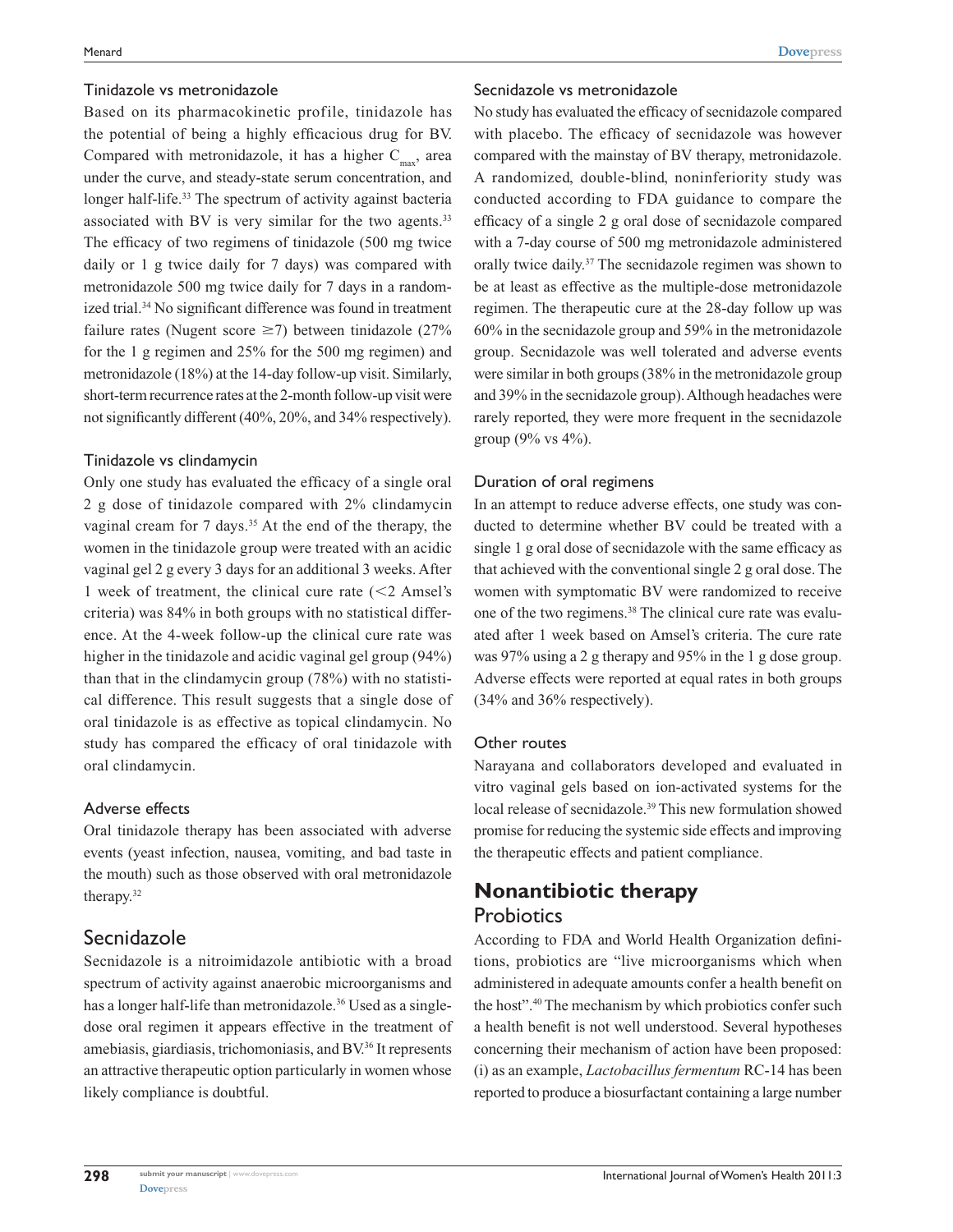of collagen-binding proteins that could inhibit pathogen adhesion and induce a competitive exclusion of the pathogen on epithelial cells; (ii) probiotics may produce antimicrobial compounds such as hydrogen peroxide, lactic acid, or bacteriocin, which inhibit pathogen growth; (iii) probiotic therapy may cause a mucosal modulation that enhances the host immune system response.<sup>41-43</sup>

Microorganisms with probiotic properties are *L. rhamnosus* GR-1, *L. rhamnosus* Lcr 35, *L. reuteri* RC-14, and *L. crispatus* CTV-05.44–47 Taken orally or vaginally these have been shown to improve vaginal flora without any side effects and are of potential clinical importance.<sup>44-47</sup> Intestinal passage of probiotic has the advantage of interfering with the natural process by which pathogens emerge from the intestine and ascend along the perineum to the vagina.<sup>45</sup>

The newly recognized strains *L. rhamnosus* L60 and *L. fermentum* L2348 have been considered for probiotics development due to their in vitro performance concerning bacteriocin production, adherence to epithelial cells, and coaggregation with pathogenic bacteria.48

#### Treatment of BV

Evidence of reduced levels of resident *Lactobacillus*species in BV has given rise to the concept of *Lactobacillus* strain replacement to restore the normal vaginal flora. Two recent reviews supported the use of probiotics,<sup>49,50</sup> but further randomized controlled trials are needed before definitive conclusions can be made on the effectiveness of probiotics for the treatment of BV. One randomized study compared the efficacy of vaginal probiotics with vaginal metronidazole.<sup>51</sup> The authors suggested that the cure rate of BV after two intravaginal capsules of probiotics containing 109 *L. rhamnosus* GR-1 and 109 *L. reuteri* RC-14 daily at bedtime for 5 days was more effective than 0.75 metronidazole vaginal gel applied twice daily for 5 days. Symptomatic BV was significantly reduced at the 15-day follow-up in 85% of women in the probiotic group vs 45% in the metronidazole group. However, another recent randomized controlled trial comparing vaginal administration of 107 *L. acidophilus* and 0.03 mg estriol with vaginal metronidazole suggested equivalent cure rates at 3–7 days of follow-up with slightly inferior results at 1-month follow-up.<sup>52</sup> Other studies have associated antibiotics with probiotics, the results of which vary depending on the types of probiotics and antibiotics used and also according to route of administration (oral or vaginal). Oral metronidazole therapy (500 mg twice daily for 7 days) plus oral probiotic twice daily for 30 days (1 capsule

containing 109 *L. rhamnosus* GR-1 and 109 *L. reuteri* RC-14) showed significantly increased efficacy compared with oral metronidazole alone.53 At the 30-day follow-up, 88% had normal vaginal flora in the probiotic group compared with 40% in the placebo group. Martinez and collaborators confirmed that *L. rhamnosus* GR-1 and *L. reuteri* RC-14 might provide an adjunct to antimicrobial treatment and improve cure rates.54 In a similar study design, a single dose of tinidazole (2 g) supplemented with two capsules containing *L. rhamnosus* GR-1 and *L. reuteri* RC-14 every morning for the next 4 weeks showed significantly increased efficacy compared with tinidazole alone. At the 28-day follow-up, 88% had normal vaginal flora in the probiotic group compared with 50% in the placebo group. This finding was not confirmed among HIV-infected women.<sup>55</sup> Those with BV treated by metronidazole for 10 days (400 mg administered orally twice daily), were randomized to receive daily oral capsules of probiotics *L. rhamnosus* GR-1 and *L. reuteri* RC-14 ( $2 \times 10^9$  viable organisms) or placebo for 6 months. No significant difference in the cure rate was found at the 2-week follow-up and the prevalence of BV was similar in both groups at 25 weeks of follow-up. This study therefore showed that BV is more difficult to eradicate in HIV patients and oral probiotic alone administered daily did not sufficiently improve the microbiota.

#### Prevention of recurrence

The second proposed use for probiotics is in preventing the recurrence of BV after an initial treatment. The hypothesis is that abnormalities of the vaginal flora often persist even in the absence of clinical symptoms after antimicrobial therapy.

One double-blind randomized placebo-controlled trial compared the efficacy of vaginal gelatine capsules (109 *L. gasseri* Lba EB01-DSM 14869 and *L. rhamnosus* Lbp PB01-DSM 14870) administered for 10 days during three menstrual cycles with that of placebo adjunctive therapy after a 7-day course of daily 2% clindamycin vaginal cream.56 At 1-month follow-up, the cure rate was 64% in the probiotic group and 78% in the placebo group; the difference was not significant. At the end of the study (6 months of follow-up) and for the women initially cured, 65% of the probiotic group had normal flora compared with 46% of the placebo group; the difference was significant. Vaginal probiotics inserted on 10 days per menstrual cycle over 3 months contributed significantly to the avoidance of relapse. The study showed that supplementary treatment of lactobacilli does not improve the efficacy of BV therapy during the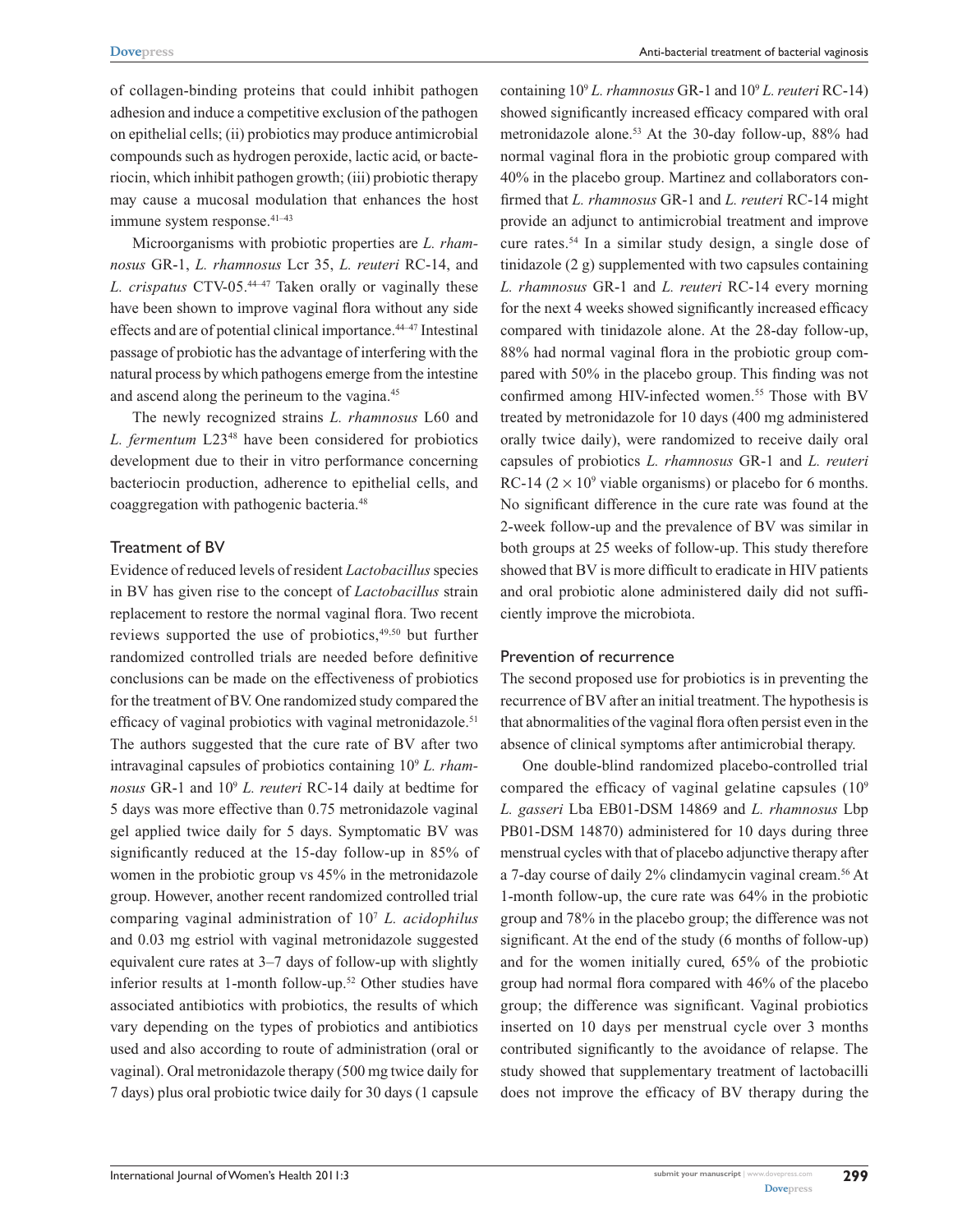first month of treatment, but for women initially cured, the adjunct treatment significantly lengthens the time to relapse. These results were confirmed in another study reporting the long-term administration of a vaginal probiotic. Women with symptomatic BV were randomized: (1) to receive twice daily oral metronidazole 500 mg for 7 days; (2) to receive the same metronidazole regimen followed 8 days later by vaginal application of 40 mg of *L. rhamnosus*  $(>40,000 \text{ colony})$ forming units) once a week for 6 months.<sup>57</sup> The follow-up over 12 months showed an increase in abnormal vaginal flora from 9% 1 month after metronidazole alone to 31% at 12 months. In the probiotic group, the rate of abnormal flora was similar at the beginning and at the end of the follow-up (4% and 9% respectively). According to the authors, this progressive divergence between the two groups resulted from the stabilization of a balanced vaginal flora in the probiotic group and the progressive increase in recurrence of BV in the group receiving metronidazole alone. The administration of the vaginal probiotic after oral metronidazole therapy may increase the cure rate during the follow-up period by stabilizing the vaginal ecosystem and thereby reducing the number of patients suffering BV recurrence.

Other authors have proposed the prophylactic use of probiotics in healthy women with a history of recurrent BV. A randomized, double-blind, placebo-controlled trial was conducted among healthy women who had suffered  $>2$  BV episodes in the previous year.58 The women were randomized to receive either one vaginal capsule of probiotics (8 billion colony forming units of *L. rhamnosus*, *L. acidophilus,* and *Streptococcus thermophilus*) or placebo on a 7 days on, 7 days off, 7 days on regimen. Lower rates of BV incidence were reported during the 2 months after probiotic prophylaxis (16% for the probiotic and 45% for the placebo group) according to Amsel's criteria. The 11-month follow-up consisting of a telephone interview suggested that women receiving probiotics had a lower incidence of BV symptoms than did those in the placebo group. Although this study was limited by the telephone follow-up interview that may have under-reported the frequency of BV symptoms, the results do suggest that local administration of *Lactobacillus* strain could therefore be a useful complementary tool in the management of recurrent BV. Other studies are now needed to validate further the efficacy of probiotics in the prevention of recurrent BV.

## Local acidification of vaginal fluid

BV is characterized by the alkalinization of vaginal fluid (vaginal  $pH > 4.5$ ) prompting some authors to propose correcting the vaginal pH in order to treat BV. The results have been discordant. In two randomized double-blind clinical trials, vaginal acidification alone (5 mL acetic acid gel intravaginally twice daily for 7 days or 5 g acid-buffering formulation gel intravaginally once daily for 5 days) was an ineffective therapy for BV compared with placebo or metronidazole.59,60 However, in another randomized study, the combination of oral metronidazole 500mg twice daily and 5 g lactic acid vaginal gel at bedtime for 7 days was found to be better than metronidazole alone at promoting lactobacilli colonization and reducing malodorous vaginal discharge. $61$ Moreover, not only was the lactic acid well tolerated but it also reduced recurrence of symptomatic BV.<sup>61</sup>

# **Emerging therapies** Antibiotics and novel vaginal delivery systems

Vaginal delivery of metronidazole or clindamycin is the most common therapy in the treatment of BV, but its efficacy is not optimal. Some authors are working towards improving existing formulations or creating new dosage forms. One group in Egypt working on pluronic polymers, has developed a hydrogel that swells in aqueous environments for use as a drug delivery system. This novel vaginal delivery system for metronidazole, improved the therapeutic efficacy compared with that achieved with conventional vaginal gel.<sup>62</sup> In a pilot randomized trial, while similar cure rates were reported after 1 week of treatment (85% in the new vaginal gel group and 71.4% in the conventional vaginal gel group;  $P = 0.294$ ), the cure rate was significantly higher after 4 weeks in the new gel group compared with the conventional gel group (80% and 47%, respectively). These results suggest a novel and efficient long-term treatment of BV. Elsewhere, a new dosage form, containing metronidazole, was developed based on vaginal mucoadhesive tablets realized by including bioadhesive polymers.63 Similarly, new bioadhesive film formulations of clindamycin phosphate for vaginal delivery have also been developed.64 The in vitro properties and antibacterial activity of these new formulations may offer an alternative to traditional dosage forms for vaginal topical administration. The success of such new dosage forms, and bioadhesive products designed to extend the residence time of the antibiotic in the vaginal cavity, will not only depend on their effectiveness but also on their potential toxicity for epithelial cells of the vaginal mucosa and for resident lactobacilli.

## Novel antimicrobial agents

Nifuratel, a furane-derivative, is an antiprotozoal and antifungal agent. Safe, well tolerated and with no known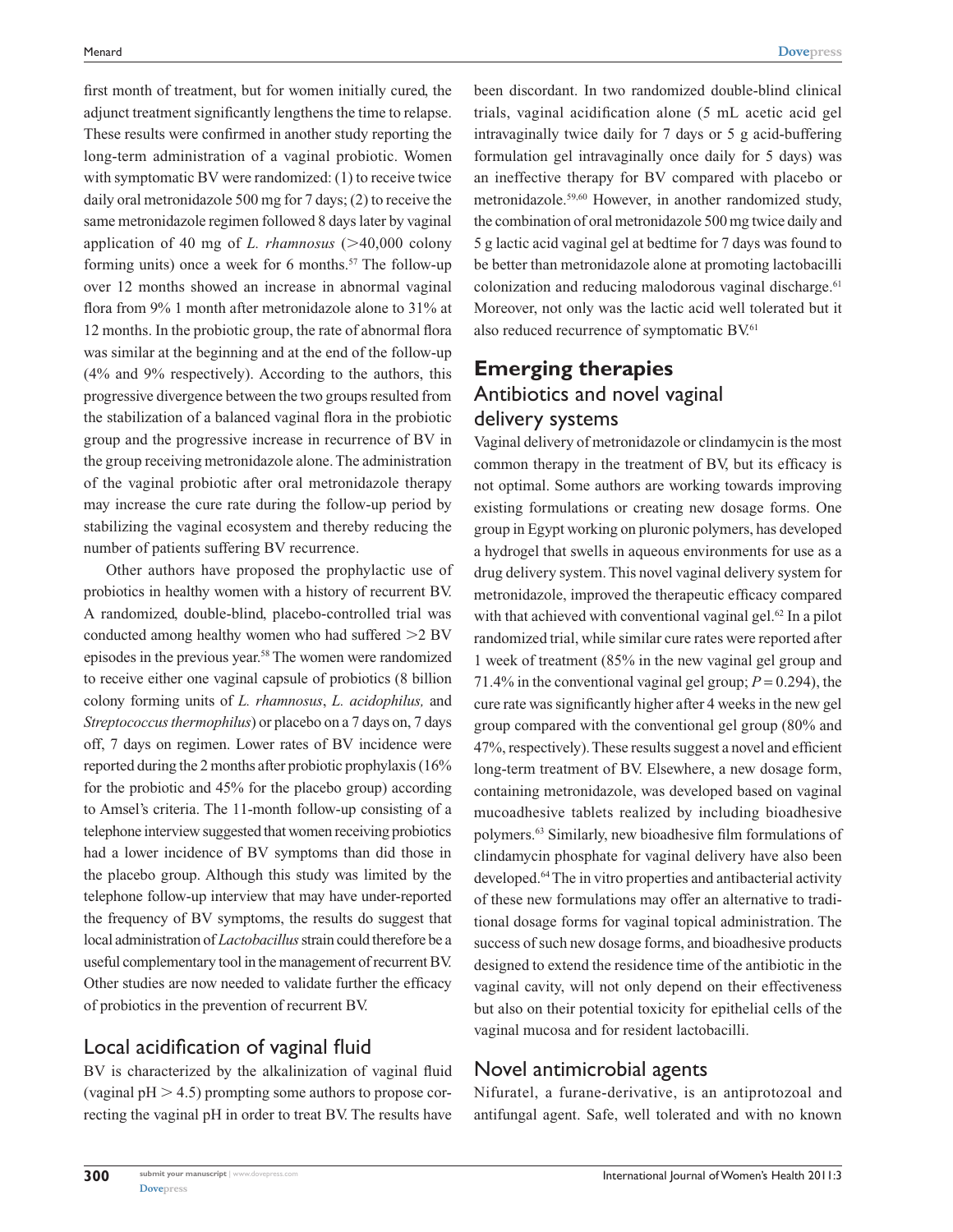teratogenic effects, it can be used in the treatment of many infections of the genito-urinary tract.<sup>65</sup> Togni and collaborators recently compared the antimicrobial activity of nifuratel against *G. vaginalis*, *A. vaginae*, and lactobacilli with that of the two currently used antibiotics. Results suggest that nifuratel has a more optimum spectrum of activity, being highly active against *G. vaginalis* and *A. vaginae* without affecting lactobacilli.<sup>66</sup> These data are promising and led the authors to propose nifuratel for the treatment of BV. Clinical studies should now be developed.

## Effect of antifungal therapy on BV

Self-treatment with antifungals is widely practiced and it may be useful in women with *Candida* who are co-infected with BV. The general consensus is that opposing vaginal pH are required for the growth of *C. albicans* and BV, but because candida vulvo-vaginitis requires low acidity and BV requires high vaginal pH levels, this notion is incorrect. Indeed, Donders and collaborators reported recently that nine out of 142 women (roughly 6%) with symptomatic candidosis also had BV.67 Antifungal treatment cured the BV in 70% of women with simultaneous candida vaginitis. While antifungal treatment may have a beneficial effect on women with concurrent BV, it does not prevent BV from occurring in BV-negative women. A similar benefit of antifungal therapy has been reported previously in a randomized controlled trial,<sup>68</sup> in which women who received ovules containing metronidazole and nystatin for BV had a better cure rate at 2 weeks of treatment than those receiving metronidazole 0.75% gel alone (20% and 4%, respectively). Moreover, the benefits of combined therapy remained at 3 months of treatment (52% and 33%, respectively).

## **Antiseptics**

Essential oils from medicinal plants have strong antiseptic properties. Two recent studies have suggested the use of thymol and eugenol for BV therapy.<sup>69,70</sup> Thymol is a natural monoterpene phenol found in oil of thyme, with an in vitro activity on *G. vaginalis* biofilms; and eugenol is a phenylpropene extracted in particular from clove oil. Both were applied via vaginal douche once daily for 7 days and resulted in a similar significant reduction in symptoms as that obtained with vaginal metronidazole.<sup>70</sup> Beyond reducing symptoms, the effect of thymol on vaginal flora should however be analyzed.

Glycerol monolaurate, another antiseptic, is a safe monoglyceride with bactericidal properties for Gram-positive organisms. It is microbicidal for *Candida* and *G. vaginalis* in vitro and reduces both organisms without affecting vaginal lactobacilli in vivo when applied via vaginal gel.<sup>71</sup> Clinical trials are now needed to assess the effectiveness of glycerol monolaurate gel in treating BV.

A recent study evaluated the efficacy of octenidine hydrochloride/phenoxyethanol, a local antiseptic spray, applied for 7 or 14 days compared with 7 days of metronidazole vaginal tablets for BV therapy.<sup>72</sup> The local antiseptic spray was as effective as the standard therapy with cure rates of 58% and 71% at 7 days and 14 days, respectively, compared with 61% at 7 days with metronidazole.

A team from China has developed a temperature-sensitive gel containing silver nanoparticles and investigated its antibacterial properties in vitro. This optimized silver nanoparticle dosage form demonstrated great potential, encouraging further development for the clinical treatment of BV.<sup>73</sup>

## **Prebiotics**

Another alternative for treating BV is to induce a vaginal flora shift from a BV- to a *Lactobacillus*-dominated flora by promoting the growth of lactobacilli. The principle behind prebiotics is to provide nutriments that stimulate the growth of lactobacilli. Oligosaccharides can selectively promote the growth of lactobacilli that in turn generate lactic acid to lower the vaginal pH and secrete antibacterial substances that inhibit the adhesion and replication of the anaerobic bacteria.<sup>74</sup> Some authors have proposed the topical application of a gel containing sucrose, a disaccharide of glucose and fructose, to treat BV. A Phase III clinical trial was conducted including women with symptomatic BV who were randomly assigned into three groups for vaginal application of sucrose (5 g), metronidazole (0.75%), and placebo gels, twice daily for 5 consecutive days.75 The therapeutic cure rates (according to FDA guidelines) evaluated 21–35 days after the start of treatment were 61%, 67%, and 7%, respectively, for sucrose, metronidazole, and placebo gel groups. These results suggest that sucrose has a therapeutic cure rate similar to the metronidazole gel. Interestingly, at the intermediate visit (7–10 days after the start of treatment), the therapeutic cure rate was statistically higher for the sucrose group (83%) than for the metronidazole group (71.3%) and the placebo group (0.9%). The evaluation of lactobacilli based on the Nugent score at the 5–7 days visit showed significantly higher levels of lactobacilli in the sucrose gel group compared with the metronidazole group. These results suggest that by promoting the growth of lactobacilli, sucrose gel restores normal vaginal flora more rapidly than does metronidazole. However, while the rate of adverse events after sucrose gel was found to be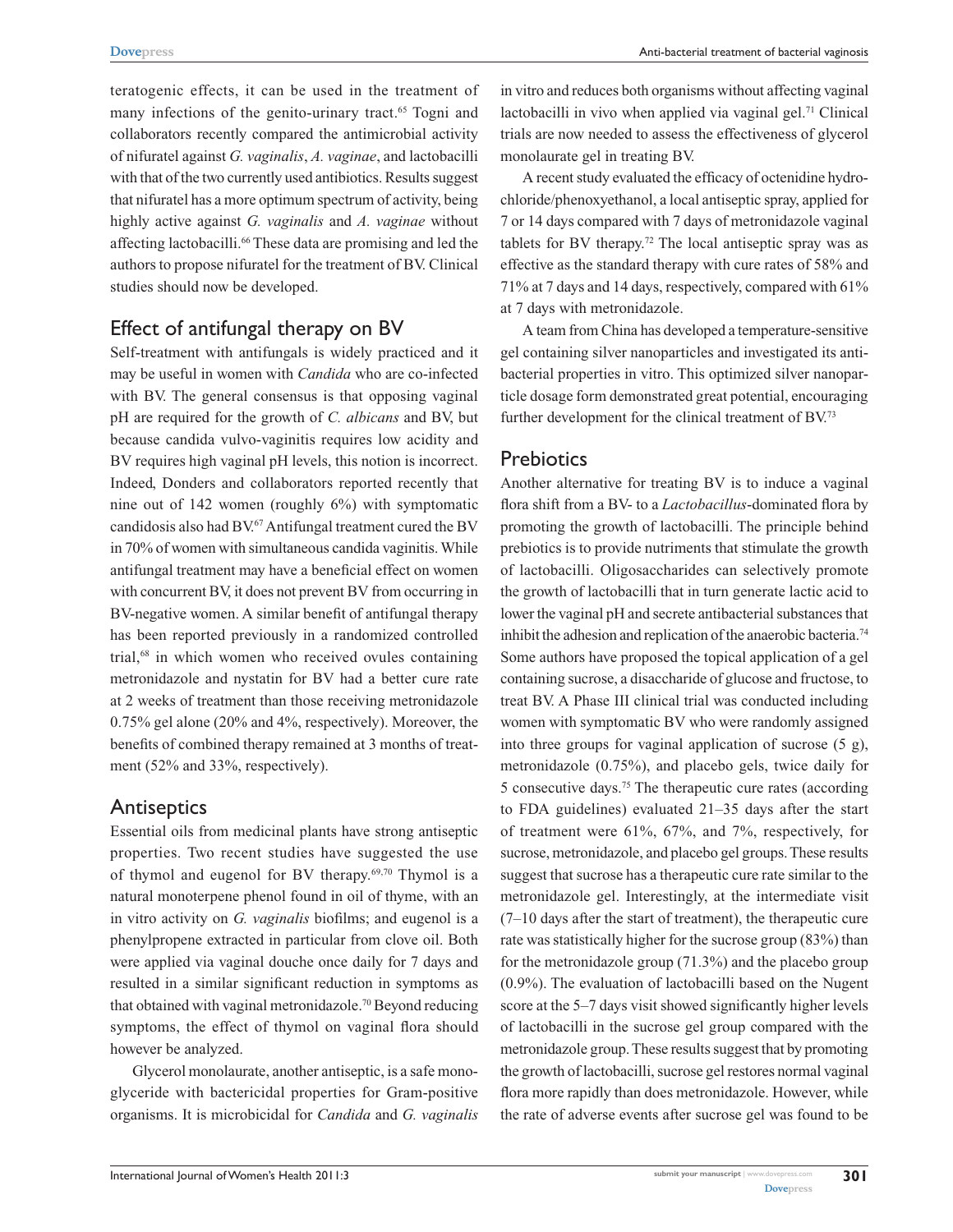similar with that found in the other groups, treatment with sucrose would be expected also to promote the development of candidosis.

# **Current strategies** Symptomatic BV

BV is the most prevalent cause of vaginal discharge or odor. The most recent recommendations for the treatment of symptomatic BV to relieve these vaginal symptoms were issued in 2010 by the US Centers for Disease Control.<sup>76</sup> The recommended regimens in pregnant and nonpregnant women are reported in Table 1. First-line treatment includes metronidazole or clindamycin. Alcohol consumption should be avoided throughout the 7-day treatment with systemic metronidazole and 1 day after. For women presenting side effects, the vaginal route may be recommended. Choice of treatment should be carefully considered among users of condoms and diaphragms, since weakening of the latex can occur for up to 5 days after applying the oil-based clindamycin cream. Of note is the recent introduction of tinidazole as an alternative to metronidazole and clindamycin. During treatment regimens, women should be advised to avoid unprotected sex. In addition, vaginal douching that promotes vaginal recurrences should be discouraged. Routine treatment of sex partners is not considered necessary.

# Asymptomatic BV

The benefits gained from screening asymptomatic BV in order to prevent adverse outcomes are doubtful. While the association between BV and preterm birth is well established, data are inconsistent on the screening and treatment of asymptomatic BV during pregnancy in order to prevent

**Table 1** Regimens for the treatment of bacterial vaginosis according to the US Centers for Disease Control<sup>76</sup>

- 3. Clindamycin cream 2%, 1 full application (5 g) intravaginally at bedtime for 7 days
- Three alternative regimens
- 1. Tinidazole 2 g orally once daily for 2 days
- 2. Tinidazole 1 g orally once daily for 5 days
- 3. Clindamycin 300 mg orally twice daily for 7 days
- 4. Clindamycin ovules 100 mg intravaginally once at bedtime for 3 days
- Three recommended regimens for pregnant women
- 1. Metronidazole 500 mg orally twice daily for 7 days
- 2. Metronidazole 250 mg orally 3 times daily for 7 days
- 3. Clindamycin 300 mg orally twice daily for 7 days

preterm birth.77 Despite this, since 2008, the US Preventive Services Task Force recommends against the routine screening for BV in asymptomatic pregnant women. For pregnant women at high risk for preterm birth, the evidence is insufficient to make any recommendation about screening.78 The Centers for Disease Control and Prevention have made similar recommendations.<sup>76</sup>

Women with BV also have an elevated risk of postoperative infection, especially after surgical abortion in the first trimester. Additional prophylactic antibiotics given to women with asymptomatic BV have not been shown to reduce the risk. As such, evidence to support the usefulness of pre-procedure screening for BV is lacking.<sup>79</sup> The Society of Family Planning does not recommend routine screening for asymptomatic BV but recommends the routine use of antibiotic prophylaxis, preferably with doxycycline, before surgical abortion.

Current recommendations do not advocate treatment of asymptomatic BV in order to reduce the acquisition of sexually transmitted diseases or HIV. Few studies have investigated the benefit of treatment. The first two randomized studies yielded conflicting results on the impact of screening and treatment of sexually transmitted infections, including BV, to prevent HIV acquisition. $80,81$  However, a pilot study demonstrated that treatment of asymptomatic BV with metronidazole among HIV-infected women had an impact on HIV-1 shedding in the genital tract. $82$  Furthermore, a prospective randomized study suggested that twice-weekly prophylactic use of intravaginal metronidazole gel resulted in significantly fewer cases of chlamydial infection.<sup>83</sup> Based on these data, consideration should be given to routine treatment of women with asymptomatic BV; however, further studies are warranted to confirm these findings.

## Treatment failure

Unfortunately, relapse is frequent after antibiotic treatment. The recurrence rate has been estimated at 58% 12 months after oral metronidazole therapy.84 There are several possible reasons for the treatment failure. Firstly, the strains of *A. vaginae* have a variable susceptibility for metronidazole with some even showing a high-level resistance.<sup>85</sup> Secondly, resistance to antimicrobial agent may be due to the survival of *A. vaginae* and *G. vaginalis* as a biofilm on the vaginal epithelium after therapy.<sup>9</sup> Lastly, possible reinfection may explain the high recurrence rate as suggested by the highest cure rate observed among women who abstained from having sex or consistently used condoms during treatment.<sup>86</sup>

No recommendations and limited data are available on optimal management strategies for women with recurring BV

Three recommended regimens

<sup>1.</sup> Metronidazole 500 mg orally twice daily for 7 days

<sup>2.</sup> Metronidazole gel 0.75%, 1 full application (5 g) intravaginally, once daily for 5 days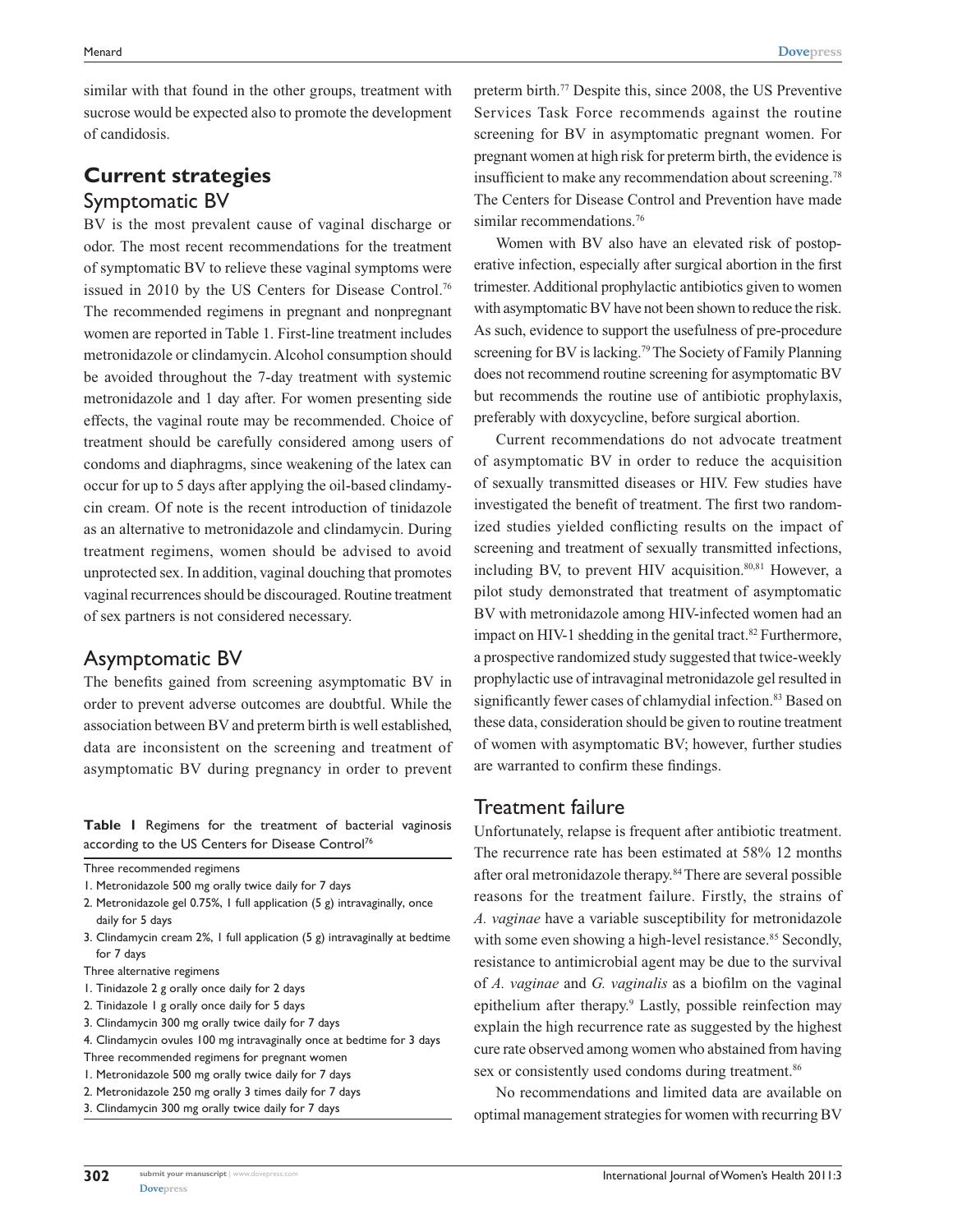or in whom treatment failed. It appears as though treatment of recurrent BV may require a combination of modalities.<sup>87</sup> Providers should firstly counsel women with recurrent BV to minimize their number of male sex partners, although few data support recommending other behavioral changes.<sup>88</sup> Then, in the absence of curative therapy, practitioners should resort to retreating each individual episode of BV with a different treatment regimen or extending the duration of therapy from a single dose to a 7-day regimen if needed.<sup>25,89</sup> For women with high risk of recurrence of symptomatic BV, others have suggested suppressive therapy after an initial treatment of BV. Topical boric acid associated with suppressive metronidazole gel or the use of acetic acid vaginal gel has been recommended to keep the vaginal pH at  $\leq$ 4.5.<sup>90,91</sup> Similarly, the use of lactic acid gel after an initial metronidazole treatment should reduce the recurrence of symptomatic BV.92 Long-term follow-up periods are needed to validate this therapeutic option.

Finally, several studies have evaluated the clinical and microbiological efficacy of probiotics to treat and to prevent the recurrence of BV. Despite the need for more clinical studies, probiotics should be considered as part of the approach to disease prevention, and as an adjunct to antimicrobial treatment.<sup>92</sup>

## **Conclusion**

Several antimicrobial agents have been used to treat symptomatic BV. Until recently, the mainstay therapy consisted of either metronidazole or clindamycin. A recent alternative has been the use of tinidazole. Probiotics should be seriously considered as part of the approach to disease prevention, and as an adjunct to antimicrobial treatment. Current recommendations do not advocate treatment of asymptomatic BV.

# **Acknowledgment**

The author thanks Emily Witty for editing the manuscript.

## **Disclosure**

The author reports no conflicts of interest in this work.

## **References**

- 1. Koumans EH, Sternberg M, Bruce C, et al. The prevalence of bacterial vaginosis in the United States, 2001–2004; associations with symptoms, sexual behaviors, and reproductive health. *Sex Transm Dis*. 2007;34: 864–869.
- 2. Turovskiy Y, Sutyak Noll K, Chikindas ML. The aetiology of bacterial vaginosis. *J Appl Microbiol*. 2011;110:1105–1128.
- 3. Smart S, Singal A, Mindel A. Social and sexual risk factors for bacterial vaginosis. *Sex Transm Infect*. 2004;80:58–62.
- 4. Yotebieng M, Turner AN, Hoke TH, Van Damme K, Rasolofomanana JR, Behets F. Effect of consistent condom use on 6-month prevalence of bacterial vaginosis varies by baseline BV status. *Trop Med Int Health*. 2009;14:480–456.
- 5. Gray RH, Kigozi G, Serwadda D, et al. The effects of male circumcision on female partners' genital tract symptoms and vaginal infections in a randomized trial in Rakai, Uganda. *Am J Obstet Gynecol*. 2009;200: 42. e1–e7.
- 6. Gardner HL, Dukes CD. Haemophilus vaginalis vaginitis: a newly defined specific infection previously classified non-specific vaginitis. *Am J Obstet Gynecol*. 1955;69:962–976.
- 7. Lamont RF, Sobel JD, Akins RA, et al. The vaginal microbiome: new information about genital tract flora using molecular based techniques. *BJOG*. 2011;118:533–549.
- 8. Fredricks DN, Fiedler TL, Marrazzo JM. Molecular identification of bacteria associated with bacterial vaginosis. *N Engl J Med*. 2005;353: 1899–1911.
- 9. Swidsinski A, Mendling W, Loening-Baucke V, et al. An adherent Gardnerella vaginalis biofilm persists on the vaginal epithelium after standard therapy with oral metronidazole. *Am J Obstet Gynecol*. 2008; 198:97. e1–e6.
- 10. Menard JP, Fenollar F, Henry M, Bretelle F, Raoult D. Molecular quantification of Gardnerella vaginalis and Atopobium vaginae loads to predict bacterial vaginosis. *Clin Infect Dis*. 2008;47:33–43.
- 11. Amsel R, Totten PA, Spiegel CA, Chen KC, Eschenbach D, Holmes KK. Nonspecific vaginitis. Diagnostic criteria and microbial and epidemiologic associations. *Am J Med*. 1983;74:14–22.
- 12. Nugent RP, Krohn MA, Hillier SL. Reliability of diagnosing bacterial vaginosis is improved by a standardized method of gram stain interpretation. *J Clin Microbiol*. 1991;29:297–301.
- 13. Brotman RM, Klebanoff MA, Nansel TR, et al. Bacterial vaginosis assessed by gram stain and diminished colonization resistance to incident gonococcal, chlamydial, and trichomonal genital infection. *J Infect Dis*. 2010;202:1907–1915.
- 14. Allsworth JE, Lewis VA, Peipert JF. Viral sexually transmitted infections and bacterial vaginosis: 2001–2004 National Health and Nutrition Examination Survey data. *Sex Transm Dis*. 2008;35: 791–796.
- 15. Larsson PG, Platz-Christensen JJ, Thejls H, Forsum U, Påhlson C. Incidence of pelvic inflammatory disease after first-trimester legal abortion in women with bacterial vaginosis after treatment with metronidazole: a double-blind, randomized study. *Am J Obstet Gynecol*. 1992;166:100–103.
- 16. Svare JA, Schmidt H, Hansen BB, Lose G. Bacterial vaginosis in a cohort of Danish pregnant women: prevalence and relationship with preterm delivery, low birthweight and perinatal infections. *BJOG*. 2006;113:1419–1425.
- 17. US Department of Health and Human Services, Food and Drug Administration, Center for Drug Evaluation and Research (1998). Available at: http://www.fda.gov/downloads/Drugs/GuidanceComplianceRegulatoryInformation/Guidances/ucm070969.pdf. Accessed July 22, 2011.
- 18. Löfmark S, Edlund C, Nord CE. Metronidazole is still the drug of choice for treatment of anaerobic infections. *Clin Infect Dis*. 2010; 50(Suppl 1):S16–S23.
- 19. Koumans EH, Markowitz LE, Hogan V; CDC BV Working Group. Indications for therapy and treatment recommendations for bacterial vaginosis in nonpregnant and pregnant women: a synthesis of data. *Clin Infect Dis*. 2002;35:S152–S172.
- 20. Oduyebo OO, Anorlu RI, Ogunsola FT. The effects of antimicrobial therapy on bacterial vaginosis in non-pregnant women. *Cochrane Database Syst Rev*. 2009;3:CD006055.
- 21. Hanson JM, McGregor JA, Hillier SL, et al. Metronidazole for bacterial vaginosis. A comparison of vaginal gel vs oral therapy. *J Reprod Med*. 2000;45:889–896.
- 22. Ransom SB, McComish JF, Greenberg R, Tolford DA. Oral metronidazole vs Metrogel Vaginal for treating bacterial vaginosis. Cost-effectiveness evaluation. *J Reprod Med*. 1999;44:359–362.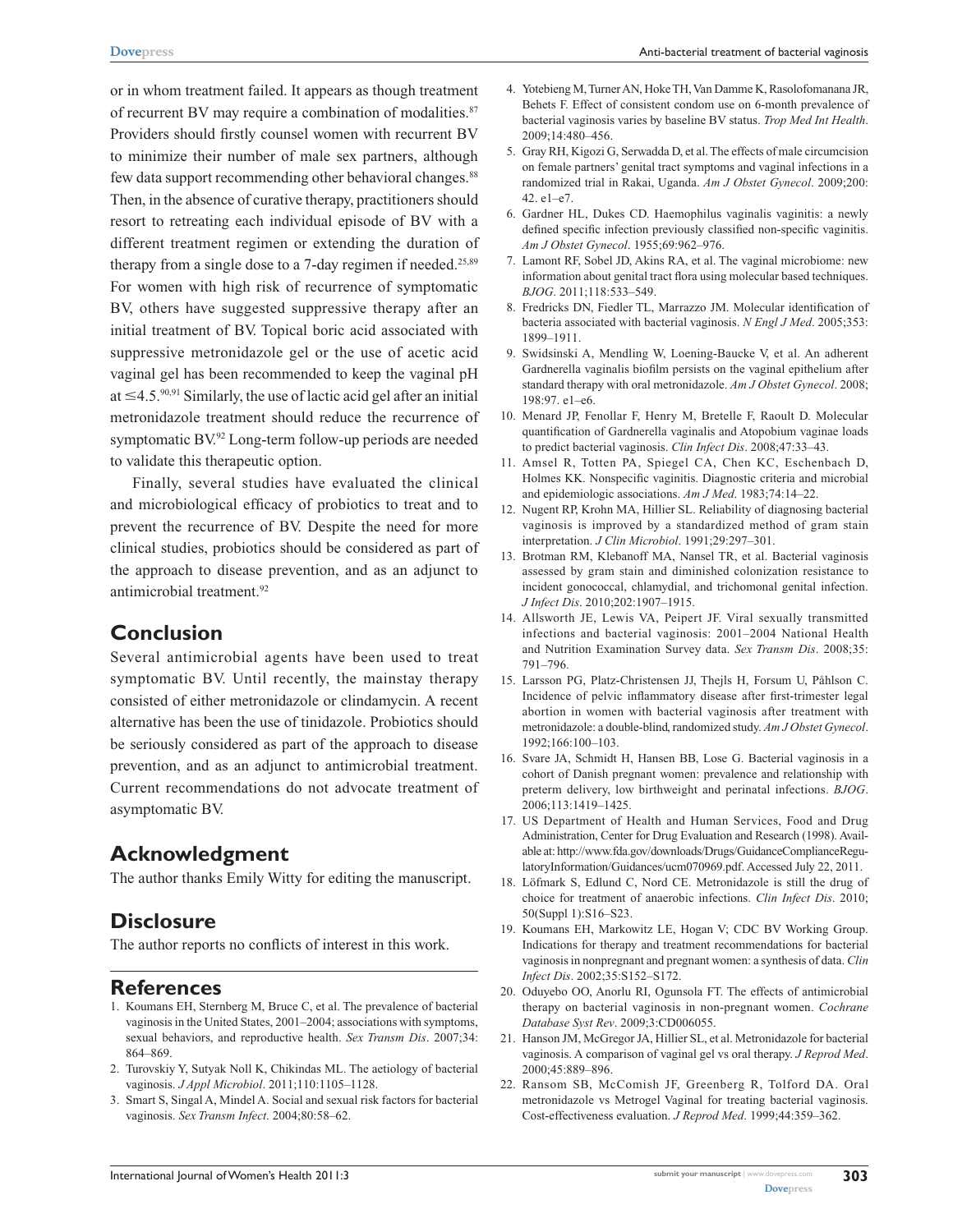- 23. Lugo-Miro VI, Green M, Mazur L. Comparison of different metronidazole therapeutic regimens for bacterial vaginosis. A meta-analysis. *JAMA*. 1992;268:92–95.
- 24. Joesoef MR, Schmid GP, Hillier SL. Bacterial vaginosis: review of treatment options and potential clinical indications for therapy. *Clin Infect Dis*. 1999;28 Suppl 1:S57–S65.
- 25. Schwebke JR, Desmond RA. A randomized trial of the duration of therapy with metronidazole plus or minus azithromycin for treatment of symptomatic bacterial vaginosis. *Clin Infect Dis*. 2007;44:213–219.
- 26. Brandt M, Abels C, May T, Lohmann K, Schmidts-Winkler I, Hoyme UB. Intravaginally applied metronidazole is as effective as orally applied in the treatment of bacterial vaginosis, but exhibits significantly less side effects. *Eur J Obstet Gynecol Reprod Biol*. 2008;141:158–162.
- 27. Mikamo H, Kawazoe K, Izumi K, Watanabe K, Ueno K, Tamaya T. Comparative study on vaginal or oral treatment of bacterial vaginosis. *Chemotherapy*. 1997;43:60–68.
- 28. Sobel J, Peipert JF, McGregor JA, et al. Efficacy of clindamycin vaginal ovule (3-day treatment) vs clindamycin vaginal cream (7-day treatment) in bacterial vaginosis. *Infect Dis Obstet Gynecol*. 2001;9:9–15.
- 29. Faro S, Skokos CK; Clindesse Investigators Group. The efficacy and safety of a single dose of Clindesse vaginal cream versus a seven-dose regimen of Cleocin vaginal cream in patients with bacterial vaginosis. *Infect Dis Obstet Gynecol*. 2005;13:155–160.
- 30. Ekgren J, Norling BK, Degre M, Midtvedt T. Comparison of tinidazole given as a single dose and on 2 consecutive days for the treatment of nonspecific bacterial vaginosis. *Gynecol Obstet Invest*. 1988;26: 313–317.
- 31. Food and Drug Administration. Available at: [http://www.accessdata.](http://www.accessdata.fda.gov/drugsatfda_docs/label/2007/021618s003lbl.pdf) [fda.gov/drugsatfda\\_docs/label/2007/021618s003lbl.pdf](http://www.accessdata.fda.gov/drugsatfda_docs/label/2007/021618s003lbl.pdf). Accessed July 22, 2011.
- 32. Livengood CH, Ferris DG, Wiesenfeld HC, et al. Effectiveness of two tinidazole regimens in treatment of bacterial vaginosis: a randomized controlled trial. *Obstet Gynecol*. 2007;110:302–309.
- 33. Armstrong NR, Wilson JD. Tinidazole in the treatment of bacterial vaginosis. *Int J Womens Health*. 2010;1:59–65.
- 34. Schwebke JR, Desmond RA. Tinidazole vs metronidazole for the treatment of bacterial vaginosis. *Am J Obstet Gynecol*. 2011;204: 211. e1–e6.
- 35. Milani M, Barcellona E, Agnello A. Efficacy of the combination of 2 g oral tinidazole and acidic buffering vaginal gel in comparison with vaginal clindamycin alone in bacterial vaginosis: a randomized, investigator-blinded, controlled trial. *Eur J Obstet Gynecol Reprod Biol*. 2003;109:67–71.
- 36. Gillis JC, Wiseman LR. Secnidazole. A review of its antimicrobial activity, pharmacokinetic properties and therapeutic use in the management of protozoal infections and bacterial vaginosis. *Drugs*. 1996;51:621–638.
- 37. Bohbot JM, Vicaut E, Fagnen D, Brauman M. Treatment of bacterial vaginosis: a multicenter, double-blind, double-dummy, randomised phase III study comparing secnidazole and metronidazole. *Infect Dis Obstet Gynecol*. 2010;2010. pii: 705692.
- 38. Núñez JT, Gómez G. Low-dose secnidazole in the treatment of bacterial vaginosis. *Int J Gynaecol Obstet*. 2005;88:281–285.
- 39. Narayana RC, Harish NM, Gulzar AM, Prabhakara P, Singh AK, Subrahmanyam EV. Formulation and in vitro evaluation of in situ gels containing secnidazole for vaginitis. *Yakugaku Zasshi*. 2009;129: 569–574.
- 40. Food and Drug Administration, World Health Organization (2001). Available at: [http://www.who.int/foodsafety/publications/](http://www.who.int/foodsafety/publications/fs_management/en/probiotics.pdf) [fs\\_management/en/probiotics.pdf](http://www.who.int/foodsafety/publications/fs_management/en/probiotics.pdf). Accessed July 22, 2011.
- 41. Howard JC, Heinemann C, Thatcher BJ, Martin B, Gan BS, Reid G. Identification of collagen-binding proteins in *Lactobacillus* spp. with surface-enhanced laser desorption/ionization-time of flight proteinchip technology. *Appl Environ Microbiol*. 2000;66:4396–4400.
- 42. Pascual LM, Daniele MB, Ruiz F, Giordano W, Pajaro C, Barberis L. *Lactobacillus rhamnosus* L60, a potential probiotic isolated from the human vagina. *J Gen Appl Microbiol*. 2008;54:141–148.
- 43. Sheil B, Shanahan F, O'Mahony L. Probiotic effects on inflammatory bowel disease. *J Nutr*. 2007;137:819S–824S.
- 44. Reid G, Beuerman D, Heinemann C, Bruce AW. Probiotic Lactobacillus dose required to restore and maintain a normal vaginal flora. *FEMS Immunol Med Microbiol*. 2001;32:37–41.
- 45. Reid G, Charbonneau D, Erb J, et al. Oral use of *Lactobacillus rhamnosus* GR-1 and *L*. *fermentum* RC-14 significantly alters vaginal flora: randomized, placebo-controlled trial in 64 healthy women. *FEMS Immunol Med Microbiol*. 2003;35:131–134.
- 46. Hemmerling A, Harrison W, Schroeder A, et al. Phase 2a study assessing colonization efficiency, safety, and acceptability of Lactobacillus crispatus CTV-05 in women with bacterial vaginosis. *Sex Transm Dis*. 2010;37:745–750.
- 47. Petricevic L, Witt A. The role of *Lactobacillus casei rhamnosus* Lcr 35 in restoring the normal vaginal flora after antibiotic treatment of bacterial vaginosis. *BJOG*. 2008;115:1369–1374.
- 48. Ruiz FO, Gerbaldo G, Asurmendi P, Pascual LM, Giordano W, Barberis IL. Antimicrobial activity, inhibition of urogenital pathogens, and synergistic interactions between lactobacillus strains. *Curr Microbiol*. 2009;59:497–501.
- 49. Senok AC, Verstraelen H, Temmerman M, Botta GA. Probiotics for the treatment of bacterial vaginosis. *Cochrane Database Syst Rev*. 2009;4: CD006289.
- 50. Falagas ME, Betsi GI, Athanasiou S. Probiotics for the treatment of women with bacterial vaginosis. *Clin Microbiol Infect*. 2007;13: 657–664.
- 51. Anukam KC, Osazuwa E, Osemene GI, Ehigiagbe F, Bruce AW, Reid G. Clinical study comparing probiotic *Lactobacillus* GR-1 and RC-14 with metronidazole vaginal gel to treat symptomatic bacterial vaginosis. *Microbes Infect*. 2006;8:2772–2776.
- 52. Donders GG, Van Bulck B, Van de Walle P, et al. Effect of lyophilized lactobacilli and 0.03 mg estriol (Gynoflor®) on vaginitis and vaginosis with disrupted vaginal microflora: a multicenter, randomized, singleblind, active-controlled pilot study. *Gynecol Obstet Invest*. 2010;70: 264–272.
- 53. Anukam K, Osazuwa E, Ahonkhai I, et al. Augmentation of antimicrobial metronidazole therapy of bacterial vaginosis with oral probiotic *Lactobacillus rhamnosus* GR-1 and *Lactobacillus reuteri* RC-14: randomized, double-blind, placebo controlled trial. *Microbes Infect*. 2006;8:1450–1454.
- 54. Martinez RC, Franceschini SA, Patta MC, et al. Improved cure of bacterial vaginosis with single dose of tinidazole (2 g), Lactobacillus rhamnosus GR-1, and Lactobacillus reuteri RC-14: a randomized, double-blind, placebo-controlled trial. *Can J Microbiol*. 2009;55:133–138.
- 55. Hummelen R, Changalucha J, Butamanya NL, Cook A, Habbema JD, Reid G. Lactobacillus rhamnosus GR-1 and L. reuteri RC-14 to prevent or cure bacterial vaginosis among women with HIV. *Int J Gynaecol Obstet*. 2010;111:245–248.
- 56. Larsson PG, Stray-Pedersen B, Ryttig KR, Larsen S. Human lactobacilli as supplementation of clindamycin to patients with bacterial vaginosis reduce the recurrence rate; a 6-month, double-blind, randomized, placebo-controlled study. *BMC Womens Health*. 2008;8:3.
- 57. Marcone V, Rocca G, Lichtner M, Calzolari E. Long-term vaginal administration of Lactobacillus rhamnosus as a complementary approach to management of bacterial vaginosis. *Int J Gynaecol Obstet*. 2010;110:223–226.
- 58. Ya W, Reifer C, Miller LE. Efficacy of vaginal probiotic capsules for recurrent bacterial vaginosis: a double-blind, randomized, placebocontrolled study. *Am J Obstet Gynecol*. 2010;203:120. e1–e6.
- 59. Holley RL, Richter HE, Varner RE, Pair L, Schwebke JR. A randomized, double-blind clinical trial of vaginal acidification versus placebo for the treatment of symptomatic bacterial vaginosis. *Sex Transm Dis*. 2004;31:236–238.
- 60. Simoes JA, Bahamondes LG, Camargo RP, et al. A pilot clinical trial comparing an acid-buffering formulation (ACIDFORM gel) with metronidazole gel for the treatment of symptomatic bacterial vaginosis. *Br J Clin Pharmacol*. 2006;61:211–217.